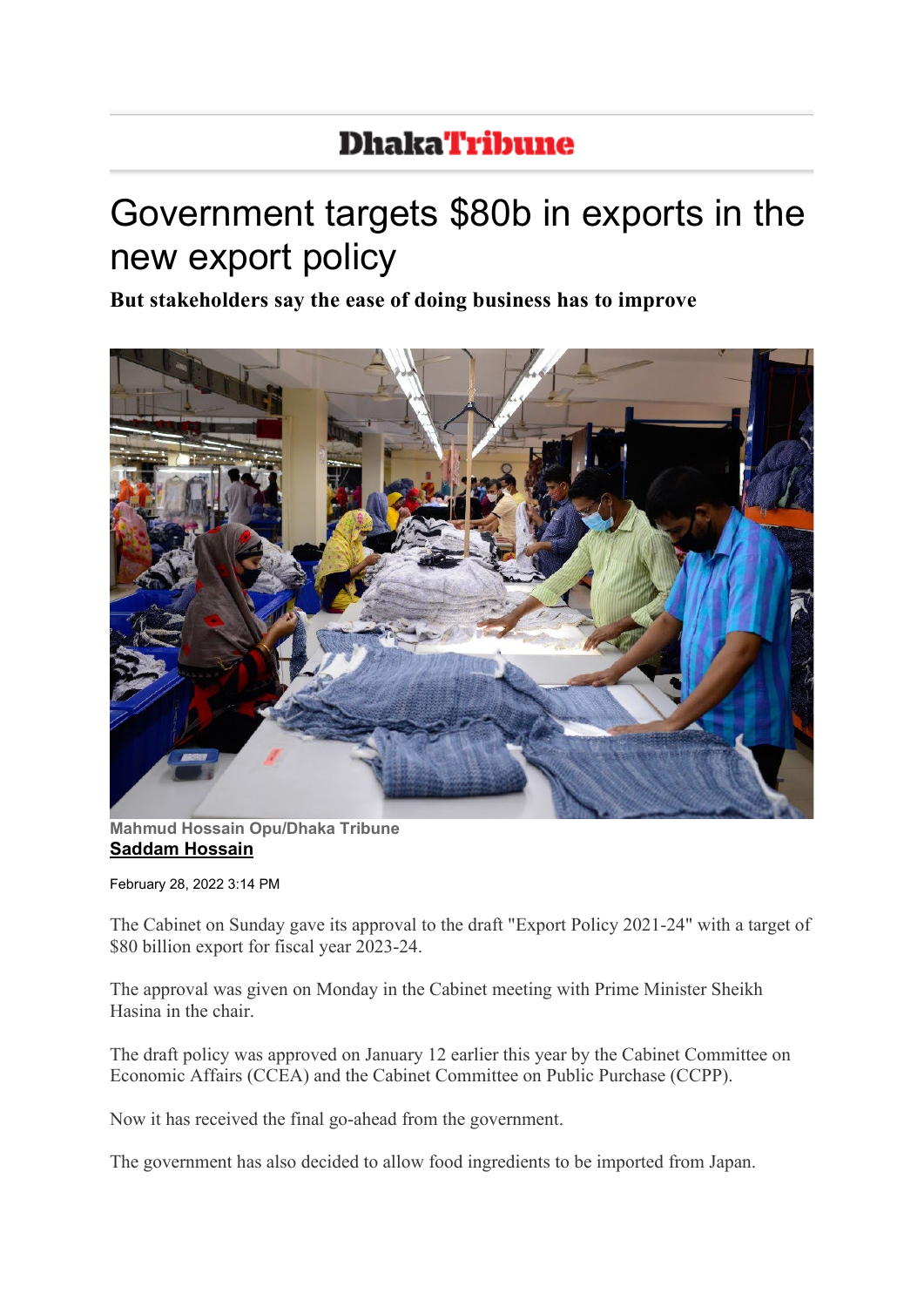Bangladesh recorded its highest ever single-month export earnings amounting to \$4.91 billion in December last year, thanks to a strong rebound in demand for apparel in western markets even amid the Covid-19 Omicron spread.

Export earnings exceeded the \$3.91 billion target set for the month, registering more than 48% year-on-year growth, according to provisional data of the Export Promotion Bureau (EPB).

The export target for FY2021 was \$60 billion.

Talking to Dhaka Tribune, Shahidullah Azim, vice-president of the Bangladesh Garments Manufacturers and Exporters Association (BGMEA), said that the new export target is not an unrealistic, given the current situation.

"However, we have many challenges in achieving this. The ease of doing business needs to be further simplified. We often compare Bangladesh with other countries as a country, but if we compare our policies with these of them, our shortcomings and limitations become clear," he added.

He also said that Vietnam takes 2-5 days to unload any products but Bangladesh needs 20-30 days, like this, there are many issues that weaken competitiveness.

"Frequently there are problems at our ports, customs, etc. We have to adopt good policies like competitive countries to solve these," he added.

Moreover, the cost of doing business here is high and entrepreneurs have to address policy to solve this.

"Many decisions are made overnight without consulting traders or stakeholders, which is another big challenge to achieve targeted amounts," he added.

He also said that \$80 billion in exports can be achieved, if policymakers and entrepreneurs can work together.

"We entrepreneurs are sincerely trying; our workers are working hard. Now the government has to adopt a policy to make business easier," he added.

If the problems like abnormal delay in renewing papers, VAT, tax, port, NBR can be solved, it is not impossible to achieve \$80 billion export earnings, he added.

Shovon Islam, managing director of the Sparrow Group, told Dhaka Tribune that according to the current business perspective, the \$80 billion export target is a very realistic target and very much achievable as the current condition of the apparel industry in China, Vietnam, and India.

"But here are some obstacles. We have to keep an eye on how ready our infrastructure, ports, airports, highways, and infrastructures of our industrial hubs are to achieve this target," he added.

Moreover, the gas crisis, VAT, customs, NBR, bond-related issues have not been resolved yet, he added.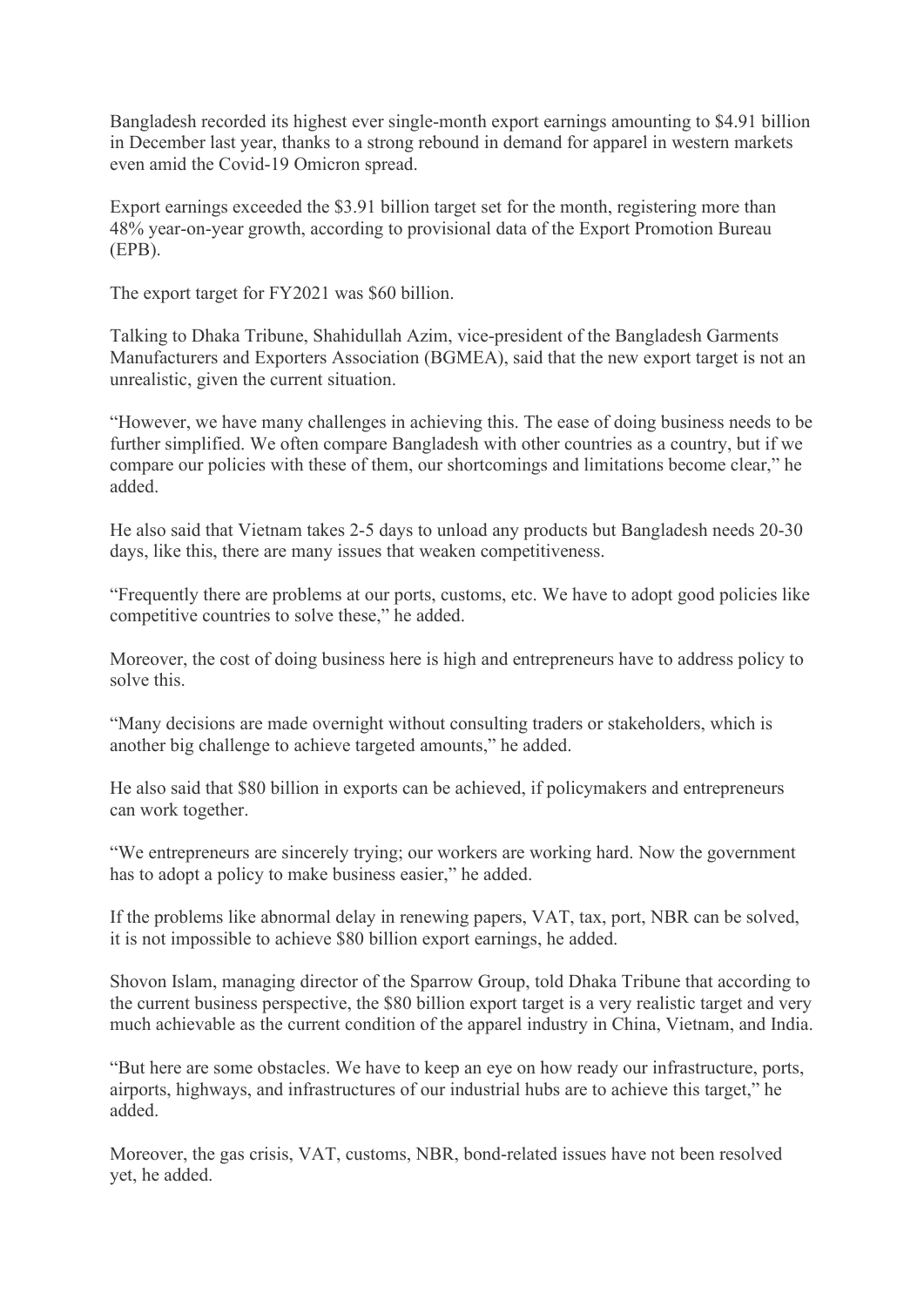He also said that in the context of all these problems, it can be said that the target may not be fully achieved, missed by 20-30% and this will be possible only when all these issues are resolved through efficient export policy.

"Achieving a big target is not just about workers, it's about ease of doing business, cost of doing business, and the whole system," he added.

However, there is also a crisis of skilled workers for the last few months. A policy was taken to set up garment worker training enters in every upazila, but has not seen the light yet, he added.

"Industry-related courses should be introduced in every university and college to create strong local mid-management employees and industrial engineers," he added.

He also said that it's not like they set a target and achieve it, the whole system has to be changed.

"In our country, there are bureaucratic complications in the industry, there are also allegations of non-cooperation. These two need to be addressed," he added.

He also said that the entrepreneurs are working; the workers are working happily in their workplaces. Now it needs the necessary policy, support, and resolution of existing issues.

"This target is big but impossible to achieve, if all the existing issues are resolved once by working together, then it is achievable. But are we really ready to work together?" he questioned.

## **Experts optimistic, yet cynical of target**

Ahsan H Mansur, executive director of Policy Research Institute (PRI), said: "It is possible to achieve this if the current growth rate is maintained at this rate which is increasing every month. But we still don't know if this momentum will continue for years. Because in the past we have seen that growth did not sustain."

"Another thing is that even if this goal is achieved, it becomes apparel-dependent, as we cannot export in huge amounts from any other sector. Therefore, the question of setting an \$80 billion export target on the strength of a single industry also remains," he also said.

"If they really want to achieve that, they have to take action. One of them is to provide others with the kind of facilities that are given to the RMG sector. They must also increase the bonded warehouse facility for small organizations. Number three is the fact that despite our capabilities, many products have not been able to enter the international market. There are many industrial products like leather which are not able to enter the market like Europe due to compliance," the economist observed.

Therefore, policymakers need to come up with agreements with different countries and organizations on how to increase the destination of export products through proper diplomatic relations and not just think about these things in a consistent manner but also constantly think about these things and encourage new export products, Mansur added.